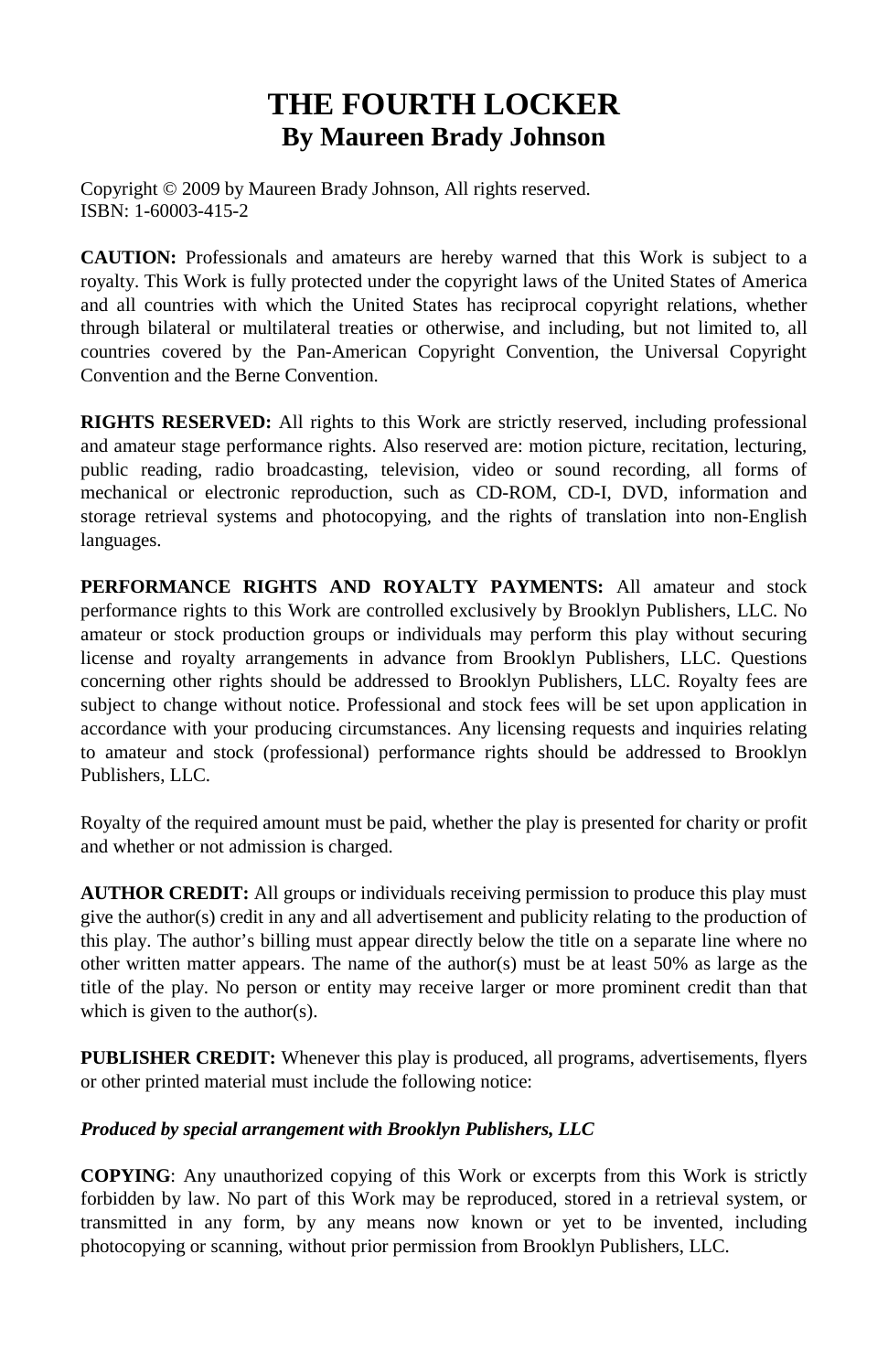## **CHARACTERS**

JENNIFER Type-A student. Organized and neat, she is an efficient, capable student

SUZANNE Creative and imaginative = messy. Fearless, courageous and strong

CHRIS The peace-maker

\*\*They are all close friends.

# **PROPS AND COSTUMES**

LARGE garbage can

Three large garbage bags

"Stuff" you find in lockers; books, papers, folders

Three tupperware containers with the dates written on them. (ie. 10/5/2008)

A package of cheese crackers

A package of snack cakes

Small bag of carrot sticks

2 small paintings preferably on canvas

Stapled research paper with a big D- in red

Backpacks for each girl.

\*\*Costumes should be appropriate school wear and give us clues as to the girl's character traits and taste in clothing. The peace-maker<br>
yare all close friends.<br>
PROPS AND COSTUMES<br>
E garbage can<br>
large garbage bags<br>
you find in lockers;<br>
you find in lockers;<br>
tupperware containers with<br>
tupperware containers with<br>
tupperware containers wit

\*\*\*SOUND FX: School bell. Opening and closing music

# **DIRECTOR'S INSTRUCTIONS**

The large garbage can should be half full so that by the time Suzanne throws her locker "stuff" in it, she is able to stand on it without any trouble or without sinking down into it.

*\*\*The Fourth Locker* was a FINALIST for the Youth Education On Stage Summer Shorts 2006 Williston, North Dakota Jack Dyville - B. Michael Quale, Producers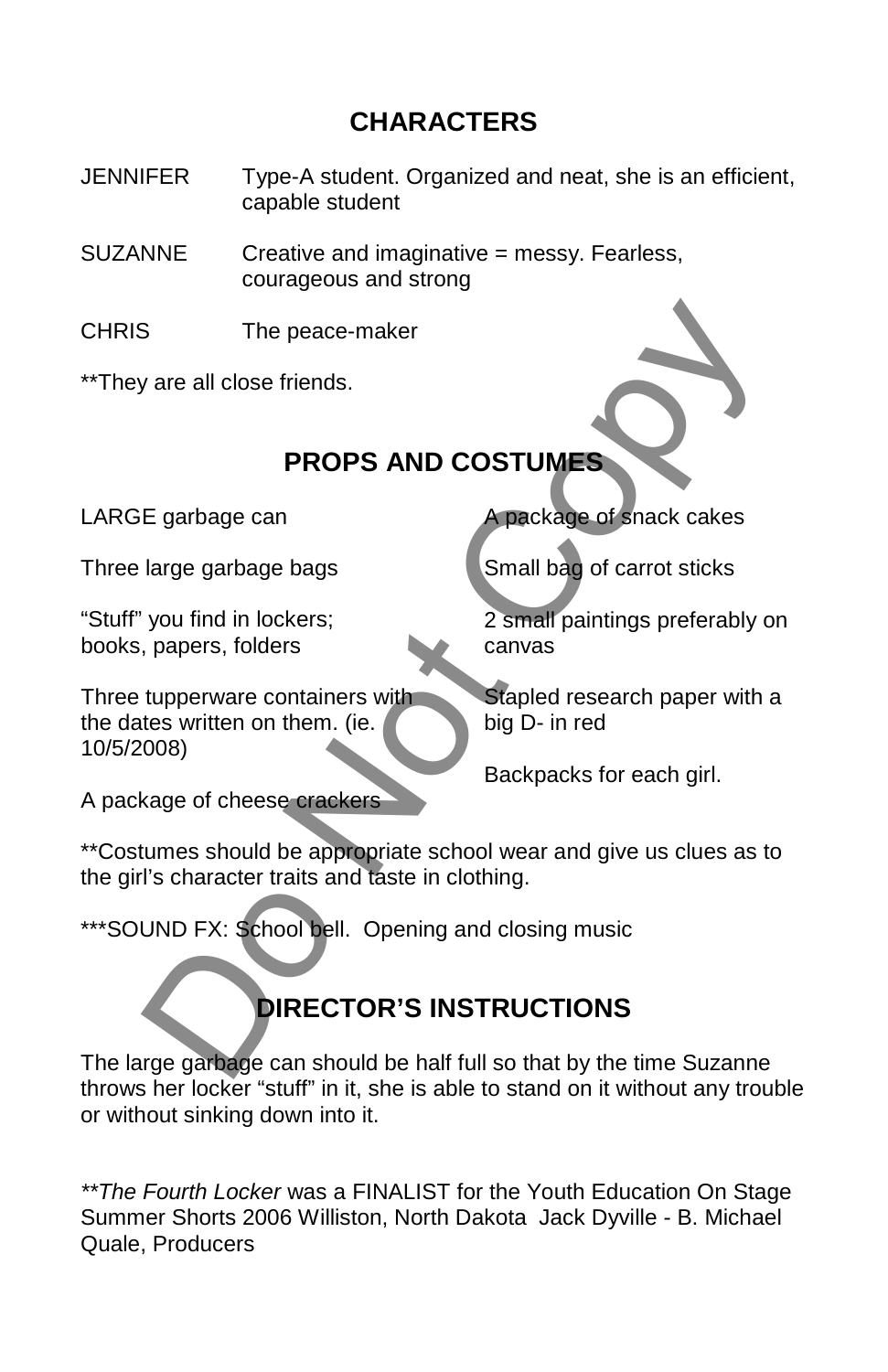### **THE FOURTH LOCKER**

by Maureen Brady Johnson

**SET: Four lockers: Stage Right, Right of Center, Left of Center and Stage Left. One garbage can. The locker Left of Center stays closed throughout the play.**

*AT RISE: Bell rings. Music plays . . . perhaps "School Days" or something equally sweet and upbeat. Three girls enter. CHRIS is Stage Left, SUZANNE Center and JENNIFER Stage Right. THEY stop by their closed lockers, take out a garbage bag and open it. CHRIS has trouble opening hers.* SE: Bell rings. Music plays.... perhaps "School Days" or<br>SE: Bell rings. Music plays.... perhaps "School Days" or<br>thing equally sweet and upbeat. Three girls enter, CHRIS is<br>that, SUZANNE Center and JENNIFER Stage Right. T

*(THEY open the lockers. JENNIFER's is perfectly organized. Books and papers fall out of the other two lockers as soon as they are opened.)* 

SUZANNE: My life is in this locker.

- JENNIFER: I don't know about you guys, but I'm glad to be cleaning out my locker.
- SUZANNE: This is the first time I've actually cleaned it this year. I'm not sure what I'm going to find.
- JENNIFER: I love this job. It's so cool to look back on everything. It's an adventure.
- CHRIS: *(Examining a Tupperware container SHE's pulled out of her locker)* Well, my adventure includes something blue-green and fuzzy. I think it was mac and cheese from December. Hey Suzanne, this looks like something you'd want for an art project.
- SUZANNE: No, my blue-green-fuzzy period passed in ninth grade . . . and just why is that Tupperware dated?

CHRIS: My mom dates everything.

SUZANNE: Yeah, I know.

- CHRIS: Hey. She's "newly divorced."
- JENNIFER: Hey, it's been a tough year. Let's just get through this last day.
- SUZANNE: Jenny, you don't know how tough a year can be . . . Miss Homecoming Queen – Miss I'm On the Honor Roll, AGAIN . . . -Miss Most Likely to Succeed. Your locker screams PERFECT.
- CHRIS: *(Taking more leftover containers out of her locker)* If her's screams perfect, what's mine saying?
- SUZANNE: "I'm a living breathing Biology experiment." Why didn't you take any of those home and wash them?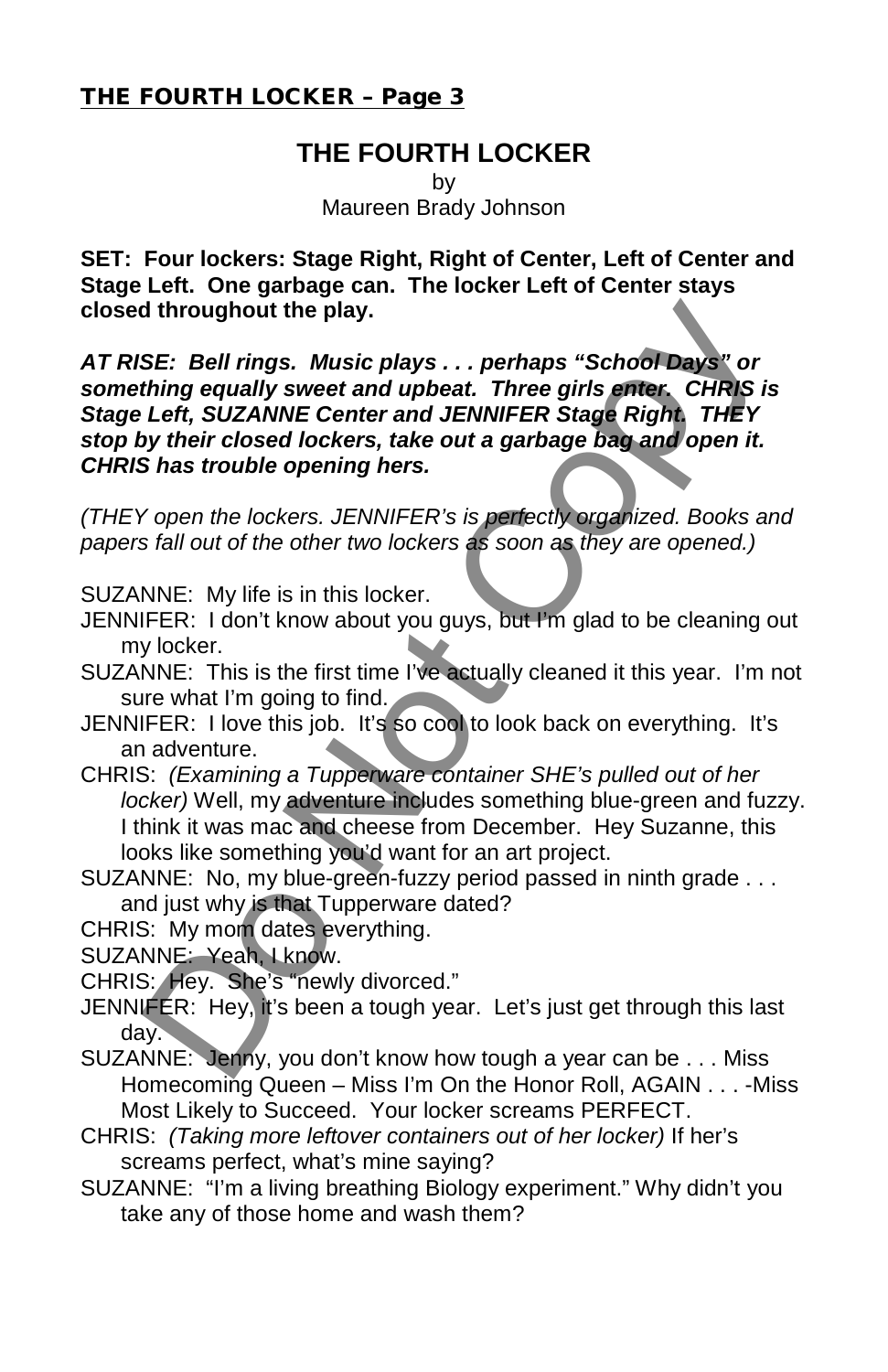CHRIS: 'Cause since the divorce, my mom doesn't do dishes any more. And most of the time I forgot they were in there. *(CHRIS finds a package of cheese crackers.)* Ooh, cheese crackers. *(SHE opens them and eats one.)* Want some?

SUZANNE: NO.

JENNIFER: EEEW!

- SUZANNE: Chris, look at it this way . . . your locker will be the only one whose contents will make it into the  $25<sup>th</sup>$  century.
- CHRIS: Can I help it if my mom buys this stuff? Oh, my gosh, look what I found! A raspberry HO HO. They don't make these any more.
- SUZANNE: Sell it on E-Bay. It'll help you pay for college.
- JENNIFER: You **do** know that's not real raspberry.
- CHRIS: *(Unwraps the HO HO and takes a bite.)* Nothing like a little red food dye #2. NNE: Chris, look at it this way ... your locker will be the only or<br>nose contents will make it into the 25<sup>th</sup> century.<br>
S: Can I help it if my mom buys this stuff? Oh, my **gosh.** look wi<br>
since contents will make it into
- JENNIFER: Here. Try a carrot. I didn't eat all of them at lunch.
- SUZANNE: Dieting again? Better watch out. Someone will think you have an eating disorder and report you.
- JENNIFER: That was  $9<sup>th</sup>$  grade, this is now. I'm in therapy.
- SUZANNE: . . . For a lot of things . . .
- JENNIFER: Don't go there, Suzanne.
- CHRIS: *(Looks into her locker and pulls out a small canvas painting)* Whoa. Look what I found.
- SUZANNE: Hey, that's mine. It was taped on the inside of my locker in September. Then it disappeared.
- CHRIS: No. Jeanne did this one for me. Look at the date. 12/12. She gave it to me because I told her I liked the one she did for you.
- SUZANNE: And it's been at the bottom of your locker since when? CHRIS: Look, Suzanne. You weren't her only friend.
- SUZANNE: No, but I was the only one who spoke up . . .
- JENNIFER: *(Interrupting the impending argument)* Can we please just get through the last day?

*(Pause. SUZANNE and CHRIS return to cleaning out their lockers.)* 

SUZANNE: *(Looking for her painting)* My painting's got to be in here.

*(More stuff falls out of her locker. SHE starts to toss stuff into the garbage can. SHE gets more and more frantic as SHE throws books and notebooks into the garbage. JENNIFER and CHRIS stop to watch.)* 

CHRIS: Here, you can have mine. You were a better friend to her than I was.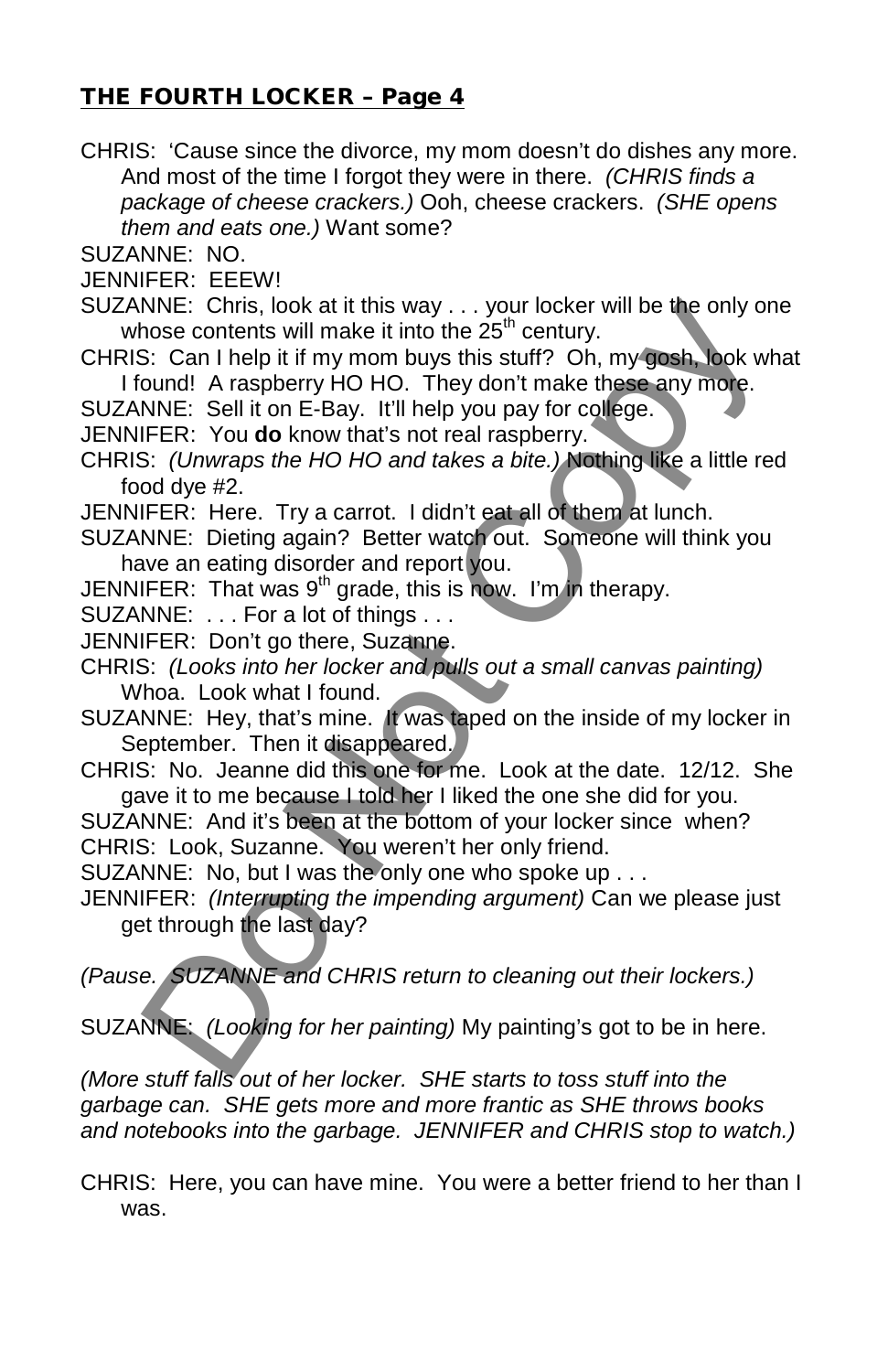SUZANNE: *(Stops. SHE picks up a graded research paper. Sarcastically)* Oh my. Look what I found . . . my paper on stem cell research . . . D-

JENNIFER: *(SHE takes the paper.)* You got a D-??? I read your paper. It was good.

SUZANNE: I dared to disagree with my teacher. Did you guys ever sit through a class loving the subject matter as the teacher slowly and methodically destroyed your undying passion for that subject?

JENNIFER: There are no comments on this . . . just the grade.

SUZANNE: He was a man of few words. He offered to change the grade. At first, I didn't understand what he wanted in return. Maybe if I had, Jeanne would be cleaning out her locker with us now.

CHRIS: Hey, he was way past giving Jeanne a better grade for what he was doing. He was getting tired of her and he was looking for someone else. What she did actually saved you. And in return, you were the only one who spoke up for her and told the truth.

SUZANNE: Too little, too late.

CHRIS: He's in prison.

SUZANNE: You know what I mean. Jeanne's locker is empty.

*(Pause. SHE returns to cleaning, pitching books into the garbage.)* 

JENNIFER: You should save some of these. *(SHE fishes a book out of the garbage.)* You might need them in college.

SUZANNE: If I get into college. *(Still searching and pitching books into the garbage)* Where the heck is that painting?

JENNIFER: You can re-apply and get in.

SUZANNE: My art portfolio's incomplete. I didn't have time to get it finished. They don't allow witnesses to paint and draw when they are waiting to testify in court. *(Searching)* I know it's got to be here. Where the heck is it? *(Her locker is almost empty. The garbage can is full. SHE climbs on top of the can to look into the top of her locker. SHE reaches way into the top and produces a small canvas painting.)*  rough a class loving the subject matter as the teacher slowly and<br>ethodically destroyed your undying passion for that subject?<br>THER: There are no comments on this ... just the grade.<br>NNE: He was a man of few words. He offe

CHRIS: You found it!

*(SUZANNE sits on top of the garbage can looking at the painting. CHRIS and JENNIFER stand on either side of her.)*

SUZANNE: *(Pause)* She was a really incredible artist.

JENNIFER: Well, are we going to finish?

SUZANNE: It's not over 'til it's over, Jenny.

JENNIFER: I *meant* finish cleaning out our lockers. We have to get out of here when the bell rings.